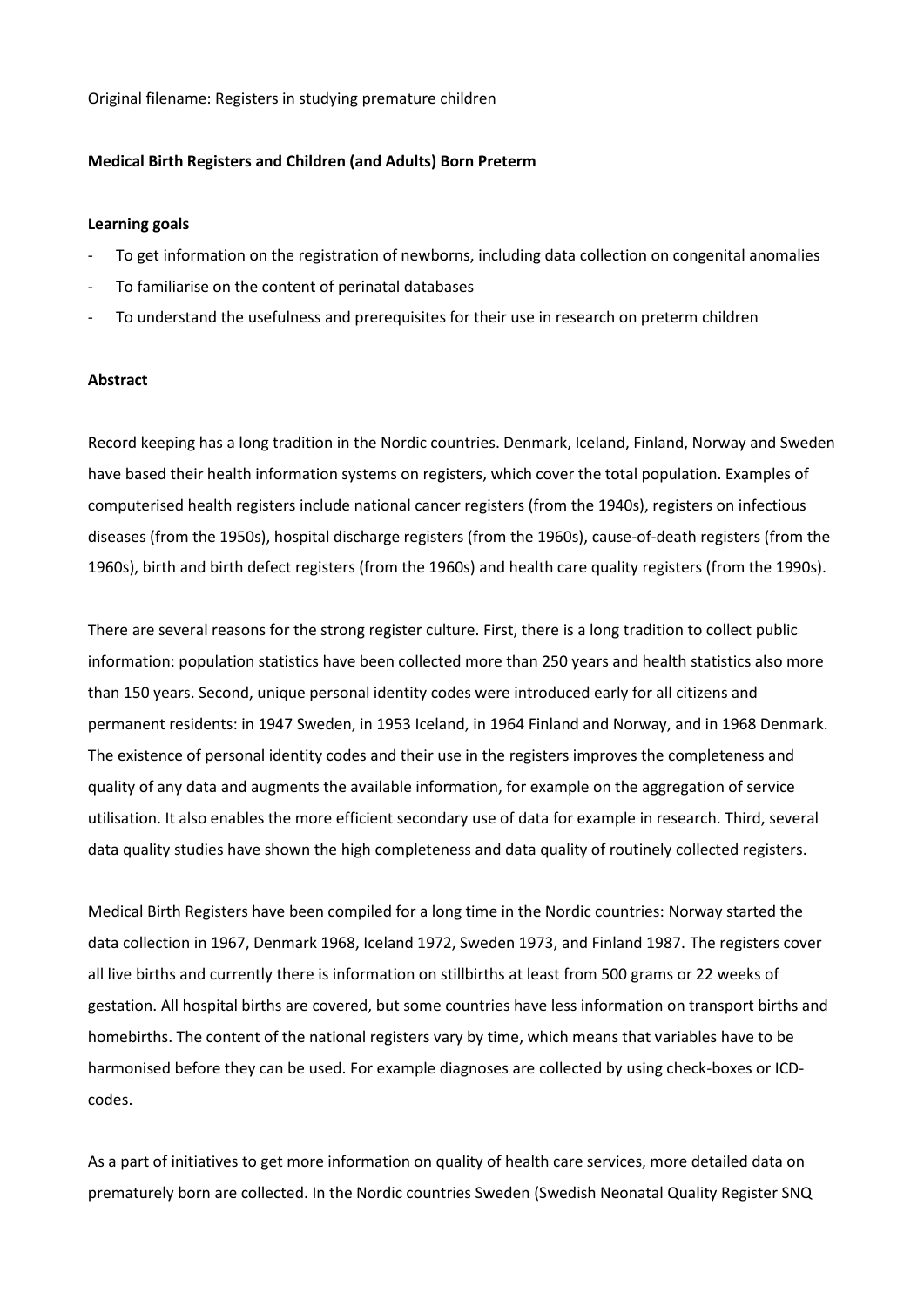since 2002), Finland (Register on small premature children since 2005) and Denmark (The Danish Newborn Quality Database DNQD since 2015) have been the forerunners.

Registers on congenital anomalies are linked to Medical Birth Registers. The data collection started in the same year than the Medical Birth Register, even though Finland (1963) and Sweden (1964) started even earlier. Data on congenital anomalies are more difficult to compare due to variation in inclusion and exclusion criteria, in data collection methods, and in follow-up period. Not all registers cover pregnancy terminations due to fetal problems.

Identifying prematurely born children in easy and long-term follow-up studies are feasible, since the Nordic data protection laws allow research use of register data. However, the rules applied for secondary use of such data are very strict. Each study will be carefully evaluated: the hypothesis have to be scientifically sound and the use of register can be allowed only if the study questions can be answered by using existing register data with good completeness and high quality. Even though the Nordic countries have the personal identity codes in their registers and data linkages between different data sources are technically easy, researchers can get only anonymised (no individual can be identified) or pseudonymised (the link between personal identity codes and study numbers are kept for example by the register keeper) data.

## Professor Mika Gissler

- THL Finnish Institute for Health and Welfare, Information Services Department, Helsinki, Finland
- University of Turku, Research Centre for Child Psychiatry, Turku, Finland
- Region Stockholm, Academic Primary Health Care Centre, Stockholm, Sweden
- Karolinska Institute, Department of Molecular Medicine and Surgery, Stockholm, Sweden

### Literature:

- Gissler M, Teperi J, Hemminki E, Meriläinen J: Data quality after restructuring a nationwide medical birth registry. Scandinavian Journal of Public Health 23 (1): 75–80, 1995.
- Cnattingius S, Ericson A, Gunnarskog J, Källén B: A quality study of a medical birth registry. Scandinavian Journal of Public Health 18 (2): 143-148, 1990.
- Daltveit, A. K., & Irgens, L. M. (2009). Epidemiologisk forskning med utgangspunkt i Medisinsk fødselsregister. Norsk Epidemiologi, 14(1). https://doi.org/10.5324/nje.v14i1.274
- Norman M, Källén K, Wahlström E, Håkansson S; SNQ Collaboration: The Swedish Neonatal Quality Register - contents, completeness and validity. Acta Paediatrica 108 (8): 1411-1418, 2019.
- Langhoff-Roos J, Krebs L, Klungsøyr K, Bjarnadóttir RI, Källén K, Tapper A-M, Jakobsson, M, Børdahl P, Lindqvist P, Gottvall K, Berdiin Colmorn L, Gissler M: The Nordic Medical Birth Registries - a potential goldmine for clinical research. Acta Obstetricia et Gynecologica Scandinavica 93 (2):132-137, 2014.

2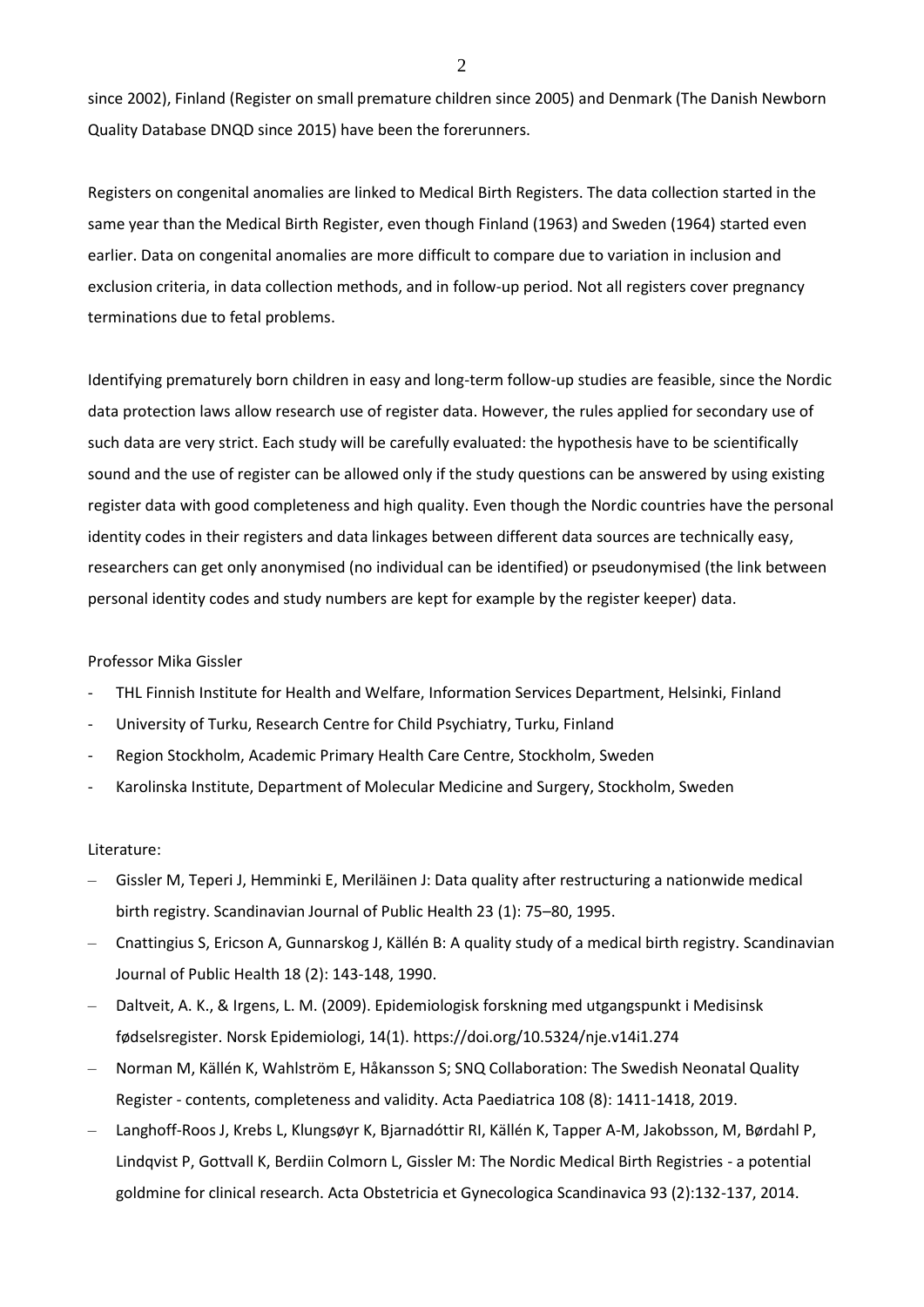– Bliddal M, Broe A, Pottegård A, Olsen J, Langhoff-Roos J. The Danish Medical Birth Register. European Journal of Epidemiology 33 (1): 27-36, 2018.